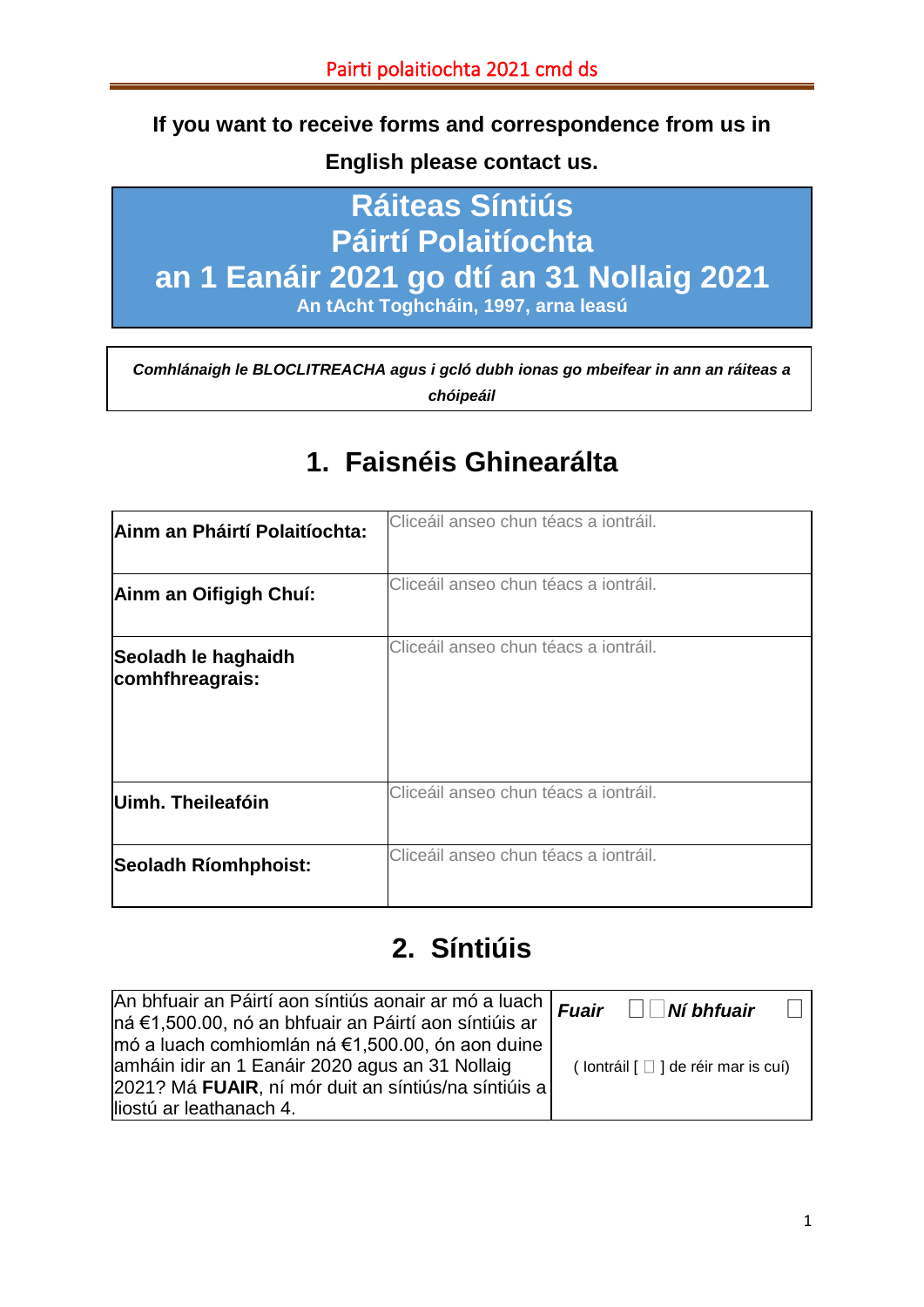Ar choinnigh an páirtí cuntas síntiús polaitíochta sa tréimhse ón 1 Eanáir 2021 go dtí an 31 Nollaig 2021?

Choinnigh  $\Box$  Níor choinnigh  $\Box$  (lontráil  $\Box$ ) de réir mar is cuí)

**Má choinnigh, ní mór duit an Deimhniú Síntiús Airgid, an Dearbhú Reachtúil (Foirm 2) agus an fhoirm seo a chomhlánú go hiomlán.**

Mura ndearnadh aon idirbhearta ar an gcuntas sa tréimhse thuas, ba cheart an méid sin a chur in iúl ar an Deimhniú. Ní mór an Dearbhú Reachtúil atá ag gabháil leis an Deimhniú a bheith comhlánaithe i ngach cás.

Ráiteas faoin gcuntas síntiús polaitíochta ar chuir an institiúid airgeadais é ar fáil lena gclúdaítear an tréimhse ón 1 Eanáir 2021 go dtí an 31 Nollaig 2021, ní mór é a chur ar fáil don oifig seo i dteannta an Deimhnithe Síntiús Airgid, beag beann ar cé acu a rinneadh idirbhearta ar an gcuntas nó nach ndearnadh.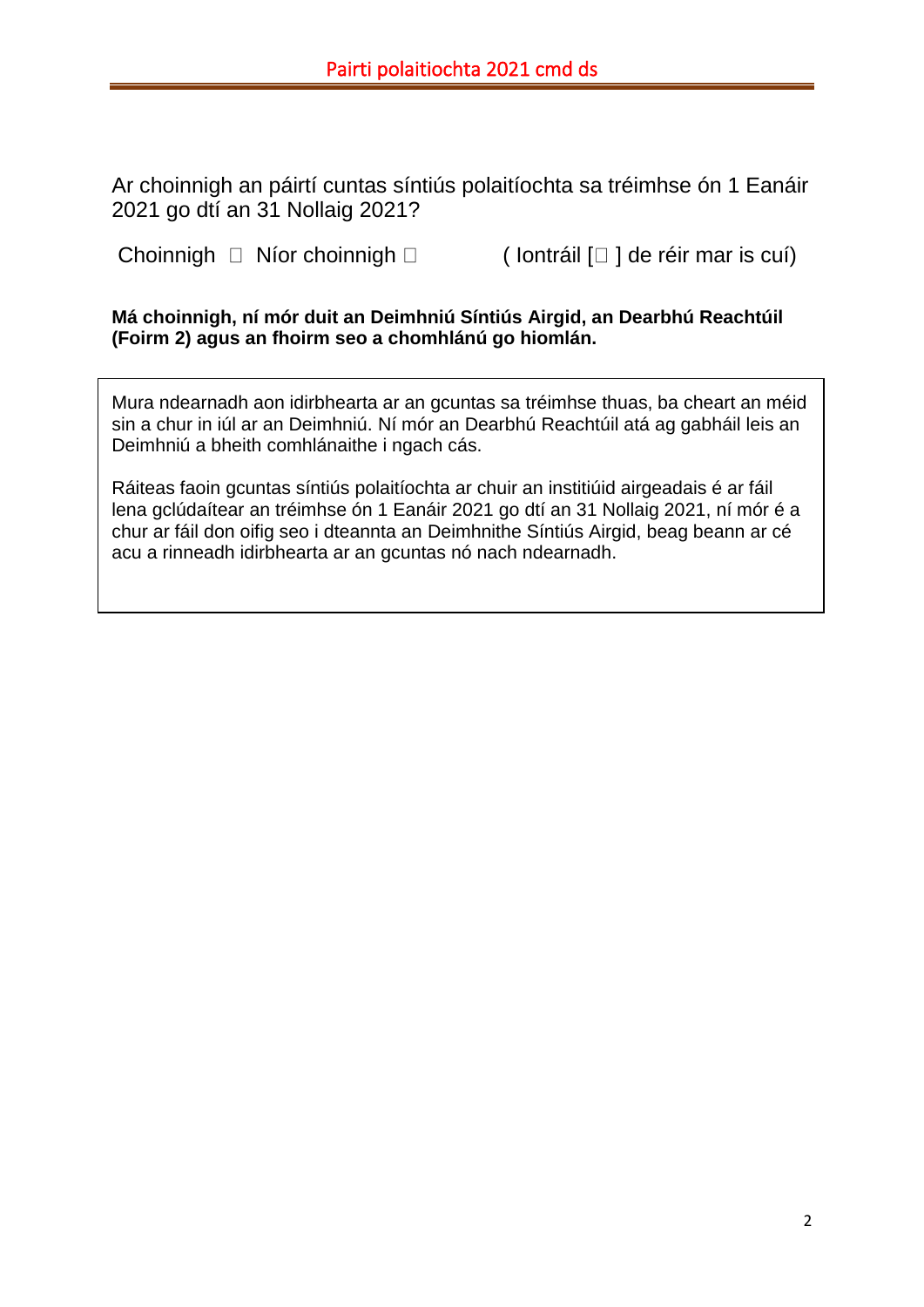## **3. Sonraí faoi Shíntiúis (déan an leathanach seo a fhótachóipeáil i gcás go bhfuil níos mó ná 2 shíntiús á nochtadh)**

| Síntiús#                                                                                                                             |                     |  |                          |              |
|--------------------------------------------------------------------------------------------------------------------------------------|---------------------|--|--------------------------|--------------|
| Ainm agus seoladh<br>poist iomlán an<br>tsíntiúsóra a<br>ndearnadh an<br>síntiús thar a<br>cheann                                    |                     |  |                          |              |
| Ar jarradh ar an                                                                                                                     | <b>IARRADH/NÍOR</b> |  | Ainm an duine a          |              |
| síntiúsóir an síntiús                                                                                                                | <b>IARRADH</b>      |  | d'iarr an síntiús        |              |
| a thabhairt?                                                                                                                         |                     |  | (má bhaineann            |              |
|                                                                                                                                      |                     |  | le hábhar)               |              |
| Luach an tSíntiúis                                                                                                                   | €                   |  | Cineál an                |              |
|                                                                                                                                      |                     |  | tSíntiúis <sup>1</sup>   |              |
|                                                                                                                                      |                     |  |                          |              |
| <b>Tuairisc ar an</b>                                                                                                                |                     |  | Dáta ar a                |              |
| Síntiúsóir <sup>2</sup>                                                                                                              |                     |  | bhfuarthas<br>an Síntiús |              |
|                                                                                                                                      |                     |  |                          |              |
| <b>BHÍ/NÍ RAIBH</b><br>Má fuarthas an síntiús ó shíntiúsóir corparáideach, an<br>raibh foirm um ráiteas ceadaithe ag gabháil leis? 3 |                     |  |                          |              |
| Ar eisíodh admháil?                                                                                                                  | EISÍODH/NÍOR        |  | An                       | IS EA/NÍ hEA |
|                                                                                                                                      | <b>EISÍODH</b>      |  | <b>Saoránach</b>         |              |
|                                                                                                                                      |                     |  | Éireannach               |              |
|                                                                                                                                      |                     |  | é/í an                   |              |
|                                                                                                                                      |                     |  | Síntiúsóir?              |              |
| Ainm an duine a                                                                                                                      |                     |  |                          |              |
| d'eisigh an admháil                                                                                                                  |                     |  |                          |              |

**<sup>1</sup>Mar shampla, airgead tirim/seic/ríomhaistriú airgid, úsáid maoine, soláthar seirbhísí, etc.**

**<sup>2</sup>Mar shampla, duine aonair, síntiúsóir corparáideach cláraithe,** 

**ceardchumann, páirtí polaitíochta, etc.**

**3 Le haghaidh tuilleadh faisnéise, féach nóta V thíos**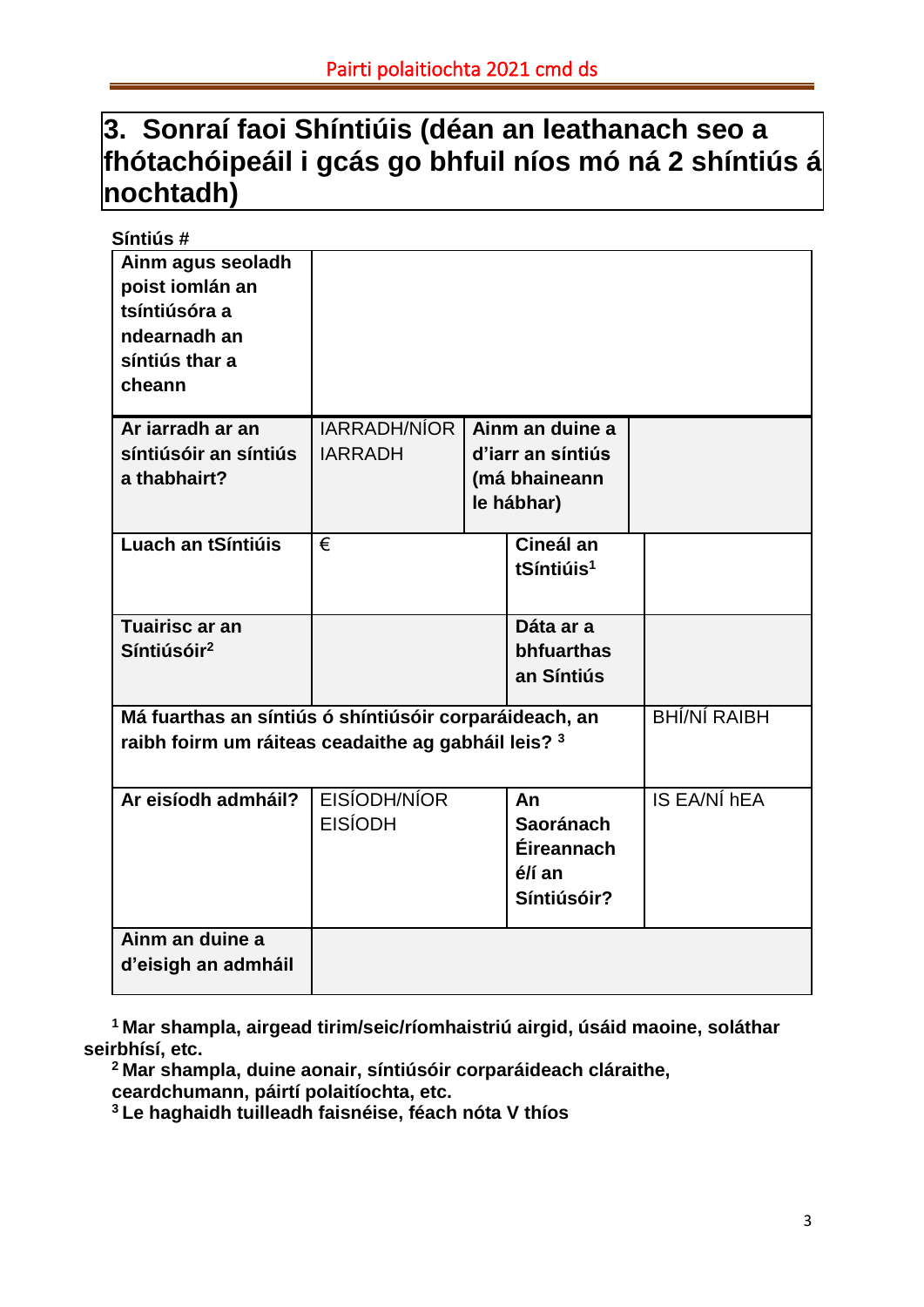| Síntiús#                                                                                          |                                                                                     |  |                        |  |              |
|---------------------------------------------------------------------------------------------------|-------------------------------------------------------------------------------------|--|------------------------|--|--------------|
| Ainm agus seoladh<br>poist iomlán an<br>tsíntiúsóra a<br>ndearnadh an<br>síntiús thar a<br>cheann |                                                                                     |  |                        |  |              |
| Ar iarradh ar an                                                                                  | <b>IARRADH/NÍOR</b>                                                                 |  | Ainm an duine a        |  |              |
| síntiúsóir an síntiús                                                                             | <b>IARRADH</b>                                                                      |  | d'iarr an síntiús      |  |              |
| a thabhairt?                                                                                      |                                                                                     |  | (má bhaineann          |  |              |
|                                                                                                   |                                                                                     |  | le hábhar)             |  |              |
| Luach an tSíntiúis                                                                                | €                                                                                   |  | Cineál an              |  |              |
|                                                                                                   |                                                                                     |  | tSíntiúis <sup>1</sup> |  |              |
|                                                                                                   |                                                                                     |  |                        |  |              |
| Tuairisc ar an                                                                                    |                                                                                     |  | Dáta ar a              |  |              |
| Síntiúsóir <sup>2</sup>                                                                           |                                                                                     |  | bhfuarthas an          |  |              |
|                                                                                                   |                                                                                     |  | <b>Síntiús</b>         |  |              |
|                                                                                                   | <b>BHÍ/NÍ RAIBH</b><br>Má fuarthas an síntiús ó shíntiúsóir corparáideach, an raibh |  |                        |  |              |
| foirm um ráiteas ceadaithe ag gabháil leis? 3                                                     |                                                                                     |  |                        |  |              |
|                                                                                                   |                                                                                     |  |                        |  |              |
| Ar eisíodh admháil?                                                                               | EISÍODH/NÍOR                                                                        |  | An Saoránach           |  | IS EA/NÍ hEA |
|                                                                                                   | <b>EISÍODH</b>                                                                      |  | Éireannach é/í         |  |              |
|                                                                                                   |                                                                                     |  | an Síntiúsóir?         |  |              |
| Ainm an duine a                                                                                   |                                                                                     |  |                        |  |              |
| d'eisigh an admháil                                                                               |                                                                                     |  |                        |  |              |
|                                                                                                   |                                                                                     |  |                        |  |              |

**<sup>1</sup>Mar shampla, airgead tirim/seic/ríomhaistriú airgid, úsáid maoine, soláthar seirbhísí, etc.**

**<sup>2</sup>Mar shampla, duine aonair, síntiúsóir corparáideach cláraithe, ceardchumann, páirtí polaitíochta, etc.**

**3 Le haghaidh tuilleadh faisnéise, féach nóta A) v) thíos**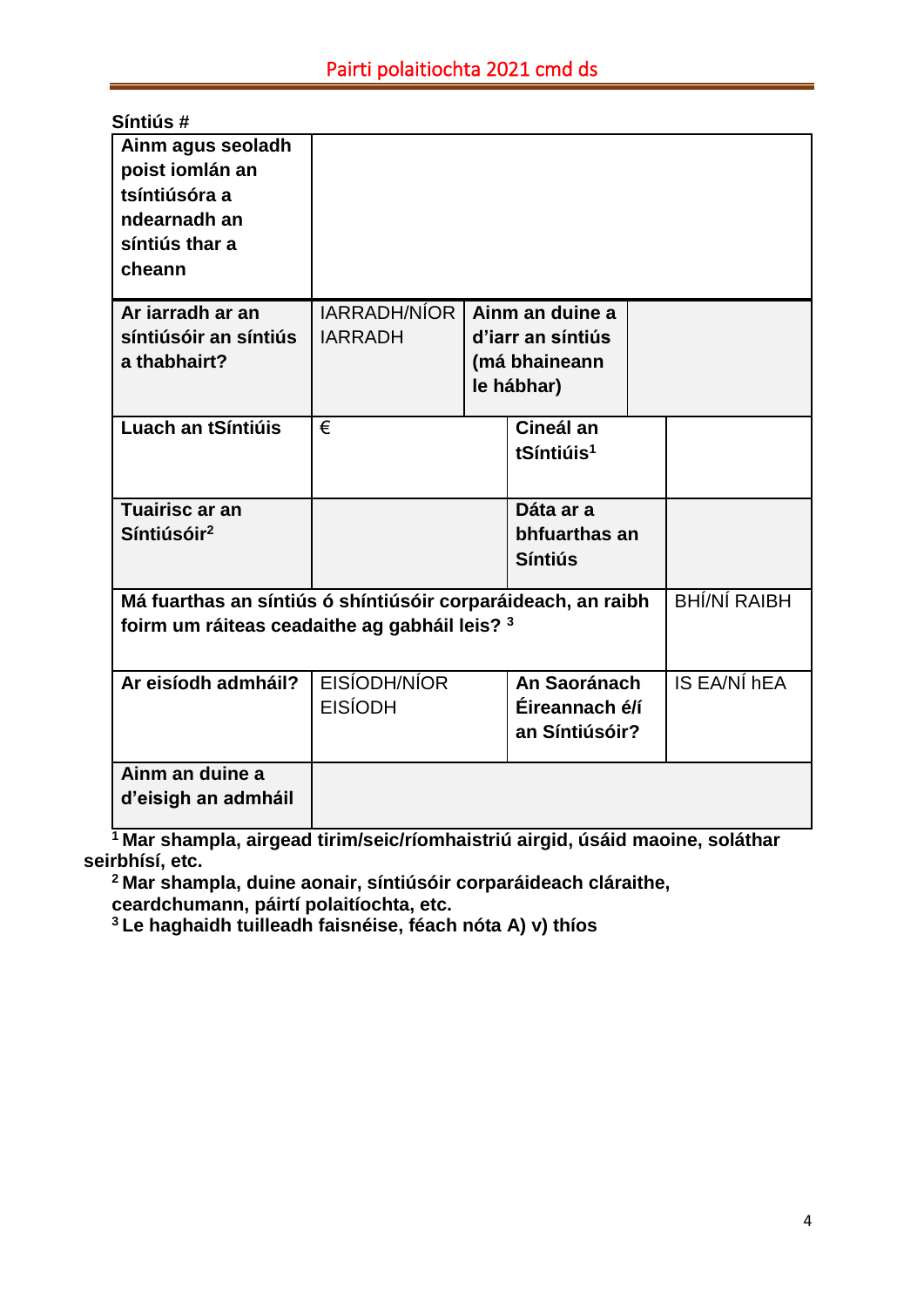# **4. Dearbhú Reachtúil**

### **Cuid 1** *(lena comhlánú go hiomlán ag an Oifigeach Cuí)*

Dearbhaímse (ainm an Oifigigh Chuí) ............................................................, go sollúnta agus go fíréanta gur ceart i ngach ponc ábhartha atá an **Ráiteas Síntiús** faoi iamh, de réir mar is fearr is eol dom agus mar a chreidim, agus go ndearna mé gach beart réasúnach chun a bheith sásta maidir lena chruinneas agus déanaim an dearbhú sollúnta seo agus mé ag creidiúint go coinsiasach go bhfuil an méid céanna fíor agus de bhua an Achta um Dhearbhuithe Reachtúla, 1938.

Síniú an Oifigigh Chuí: ......................................................

**Cuid II (lena comhlánú go hiomlán ag an bhfinné)**

*Agus an chuid seo á comhlánú, ní mór don fhinné a lua cé acu atá aithne aige/aici ar an duine atá ag déanamh an dearbhaithe reachtúil nó a chuir duine eile é/í in aithne dó/di nó a cuireadh é/í in aithne dó/di le ceann amháin de na doiciméid dá dtagraítear thíos*

Arna dhearbhú os mo chomhairse *(ainm an fhinné i gceannlitreacha anseo)*

................................................ *(catagóir finné i.e. nótaire poiblí/ coimisinéir mionnaí/ feidhmeannach síochána/ aturnae cleachtach lena hiontráil anseo)*

......................................................................................... ag

...................................................................................... *(iontráil ainm an oifigigh chuí* 

*atá ag tabhairt an ráitis)*, ar a bhfuil aithne phearsanta agam,

nó

atá curtha in aithne dom ag ................................................, ar a bhfuil aithne phearsanta agam, nó ar cruthaíodh a c(h)éannacht dom sula ndearnadh an Dearbhú sin ach pas uimh. ................................ arna eisiúint [*dáta eisiúna*] .............................. ag údaráis [*stát eisiúna*] ................................................., is údarás arna aithint ag Rialtas na hÉireann, a thaispeáint dom

5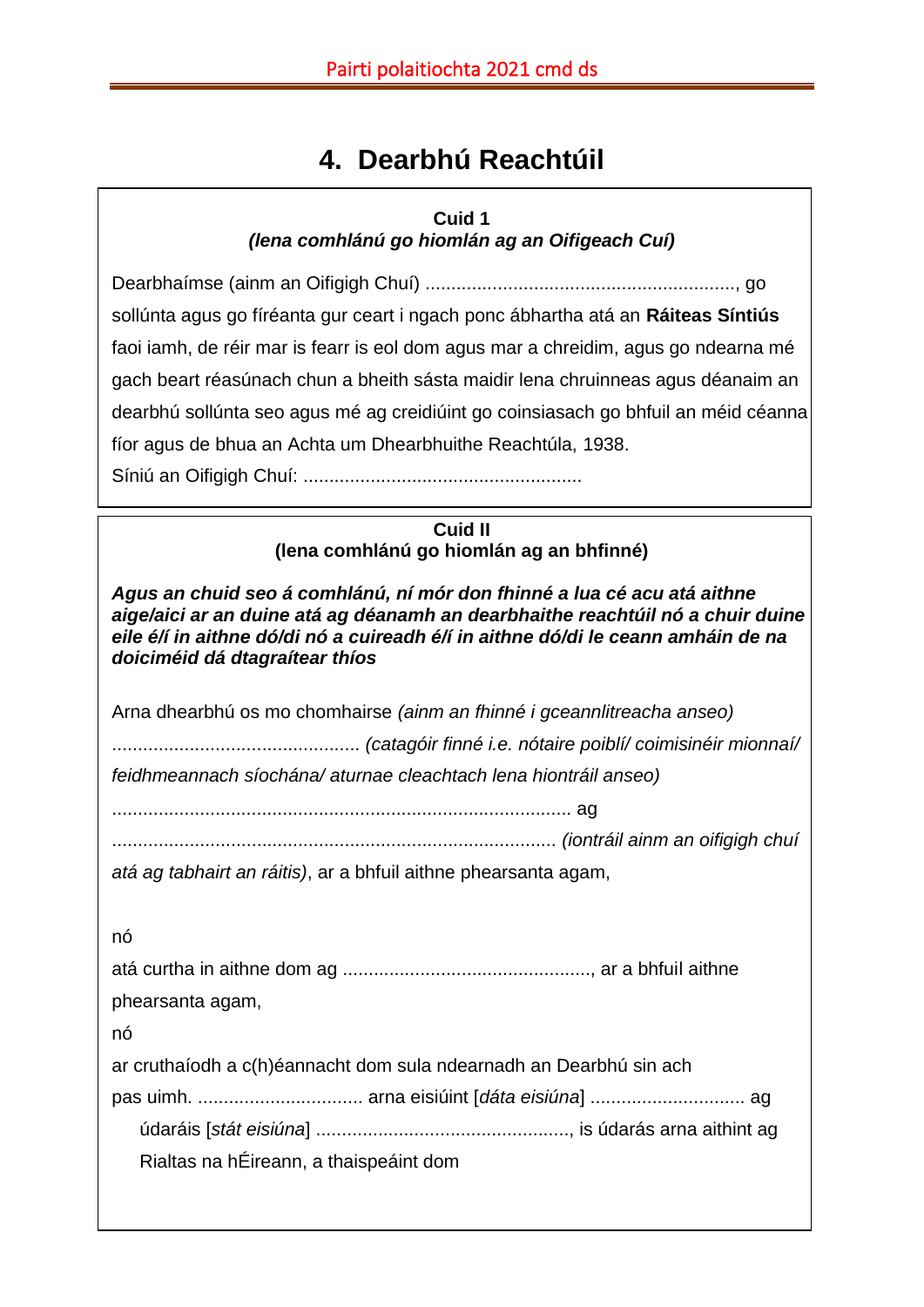| nó                                                                                                  |
|-----------------------------------------------------------------------------------------------------|
| Ballstát d'AE, Cónaidhm na hEilvéise nó Páirtí Conarthach de Chomhaontú LEE<br>é) a thaispeáint dom |
| nó                                                                                                  |
| arna aithint ag Rialtas na hÉireann, a thaispeáint dom                                              |
| nó                                                                                                  |
| dom                                                                                                 |
| nó                                                                                                  |
| Comhionannais a thaispeáint dom                                                                     |
|                                                                                                     |
|                                                                                                     |
|                                                                                                     |
| *Tabhair faoi deara nach mór don fhinné bheith i gceann amháin de na catagóirí seo a                |
| leanas: Coimisinéir Mionnaí/ Nótaire Poiblí/ Feidhmeannach Síochána/ Aturnae                        |
| Cleachtach.                                                                                         |
|                                                                                                     |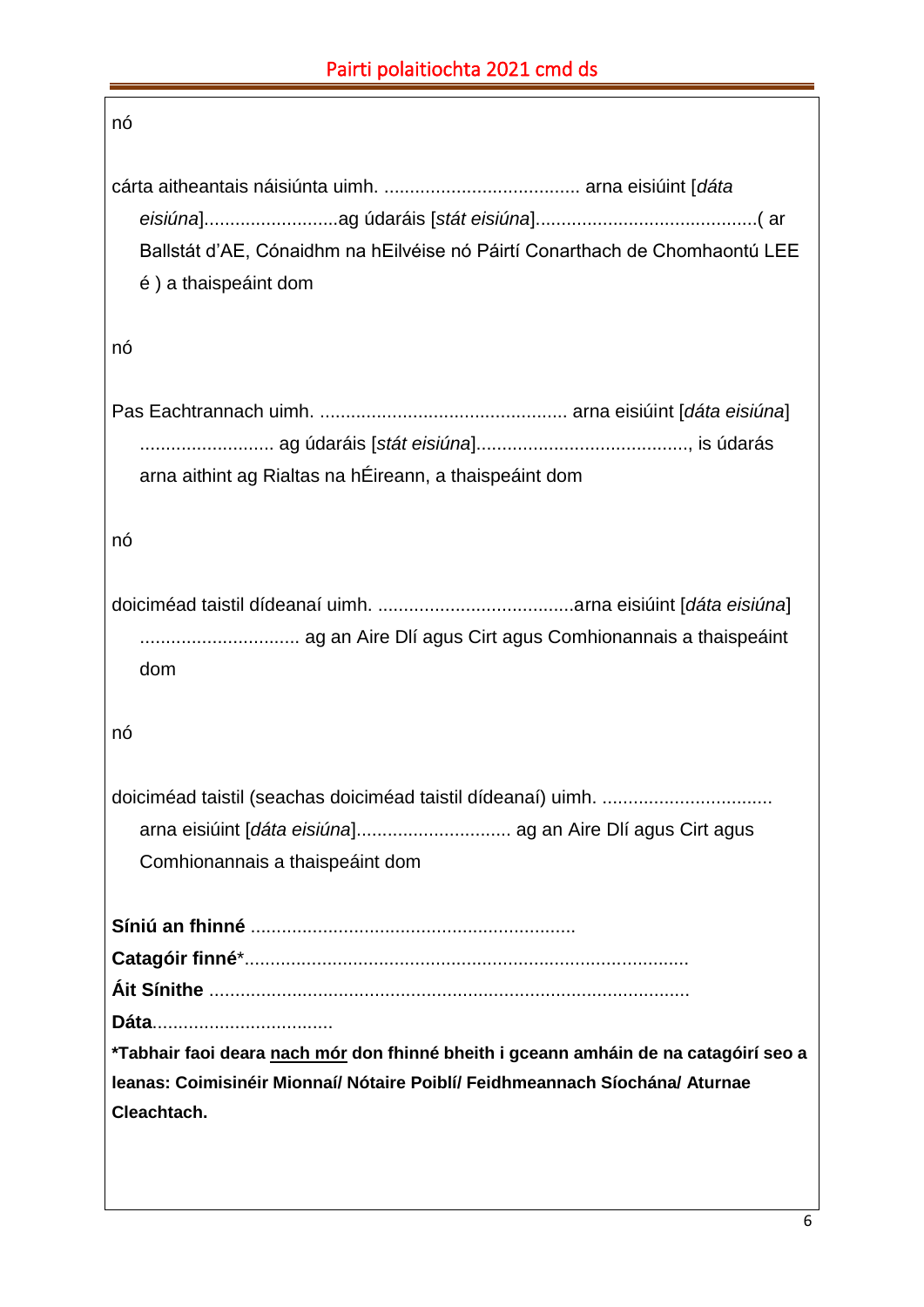## **Foirm 2**

### *NÍL AN DEIMHNIÚ SEO LE TAISPEÁINT GO POIBLÍ*

15/PP/CMD

## **Deimhniú Síntiús Airgid Páirtí Polaitíochta (an 1 Eanáir 2021 go dtí an 31 Nollaig 2021) An tAcht Toghcháin, 1997, arna leasú**

**Comhlánaigh gach cuid den fhoirm, sínigh an Deimhniú agus comhlánaigh an Dearbhú Reachtúil ar an gcéad leathanach eile:**

| Ainm an Pháirtí Polaitíochta:          | Cliceáil anseo chun téacs a iontráil. |
|----------------------------------------|---------------------------------------|
| Ainm an Oifigigh Chuí:                 | Cliceáil anseo chun téacs a iontráil. |
| Seoladh le haghaidh<br>Comhfhreagrais: | Cliceáil anseo chun téacs a iontráil. |

| Ainm na hInstitiúide Airgeadais:    | Cliceáil anseo chun téacs a iontráil.                 |  |  |
|-------------------------------------|-------------------------------------------------------|--|--|
| Seoladh na hInstitiúide Airgeadais: | Cliceáil anseo chun téacs a iontráil.                 |  |  |
| Uimhir chuntais:                    | Cliceáil anseo chun an uimhir chuntais a<br>iontráil. |  |  |
| Dáta ar ar osclaíodh an cuntas:     | Cliceáil chun an dáta a iontráil.                     |  |  |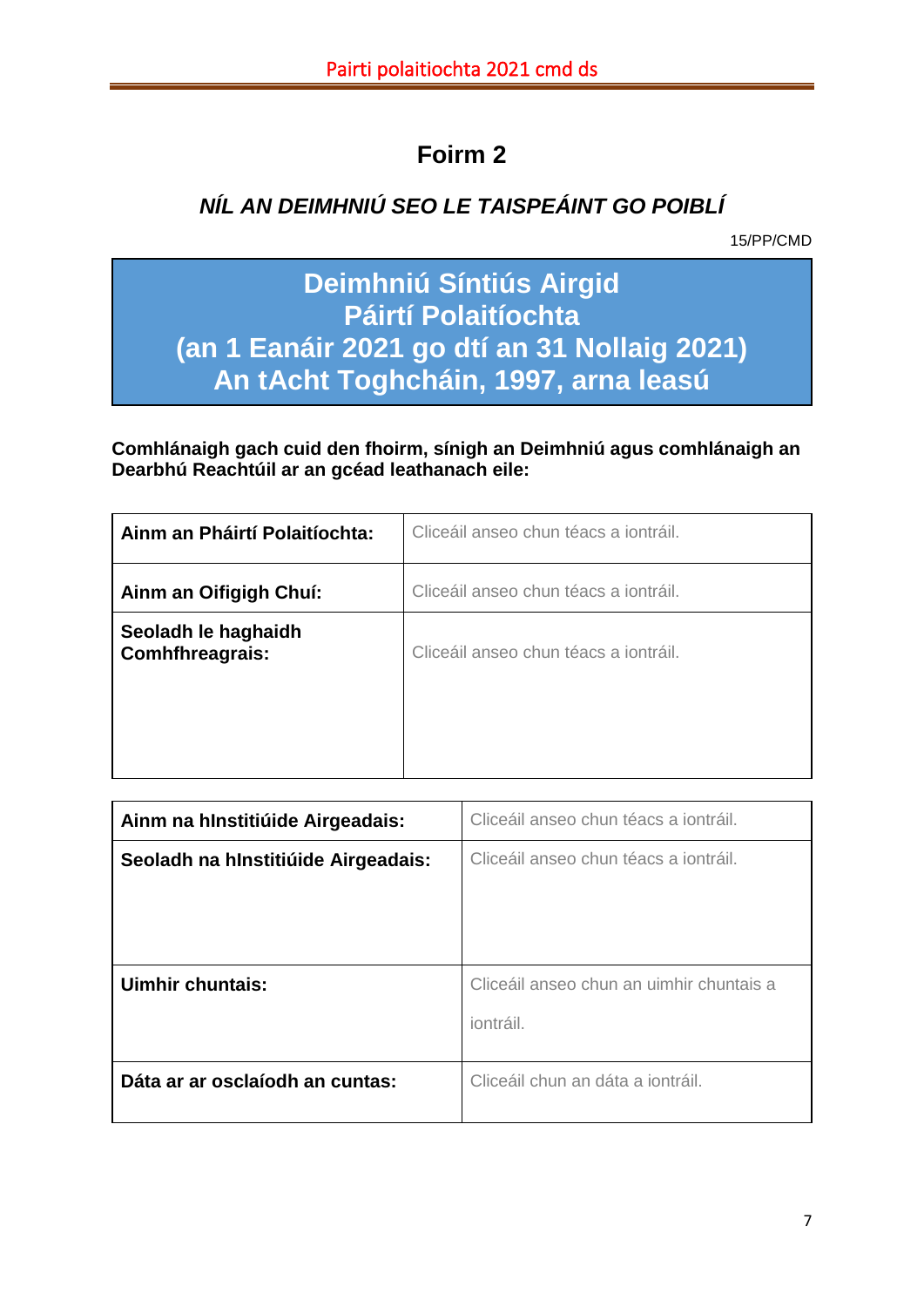| 1. Idirbhearta Cuntais                                                                                                                           |                                        |
|--------------------------------------------------------------------------------------------------------------------------------------------------|----------------------------------------|
| An ndearnadh aon idirbhearta ar an gcuntas<br>thuasluaite (i.e. lóisteálacha nó aistarraingtí) idir an<br>1 Eanáir 2021 agus an 31 Nollaig 2021? | <b>Rinneadh</b><br>Ní dhearnadh        |
|                                                                                                                                                  | (lontráil [ □ ] de réir mar is<br>cuí) |

## **2. Deimhniú**

Deimhním leis seo go ndearnadh na síntiúis airgid uile a thaisceadh sa chuntas dá dtagraítear thuas agus gur chun críocha polaitiúla a úsáideadh na suimeanna uile a baineadh as an gcuntas.

Sínigh thíos fiú mura ndearnadh aon idirbhearta ar an gcuntas thuas sa bhliain 2021.

Síniú an Oifigigh Chuí: ......................................................

# **TÁBHACHTACH**

**Déan cóip den ráiteas faoin gcuntas ar chuir an institiúid airgeadais é ar fáil lena gclúdaítear idirbhearta sa tréimhse ón 1 Eanáir 2021 go dtí an 31 Nollaig 2021 a sheoladh ar ais i dteannta na foirme comhlánaithe seo.**

**An Coimisiún um Chaighdeáin in Oifigí Poiblí 6 Ardán Phort an Iarla Baile Átha Cliath 2 D02 W773**

**Teil: 01 - 6395666 Ríomhphost: [info@sipo.ie](mailto:info@sipo.ie) Suíomh Gréasáin: [http://www.sipo.ie](http://www.sipo.ie/) Twitter: @SIPOCIreland**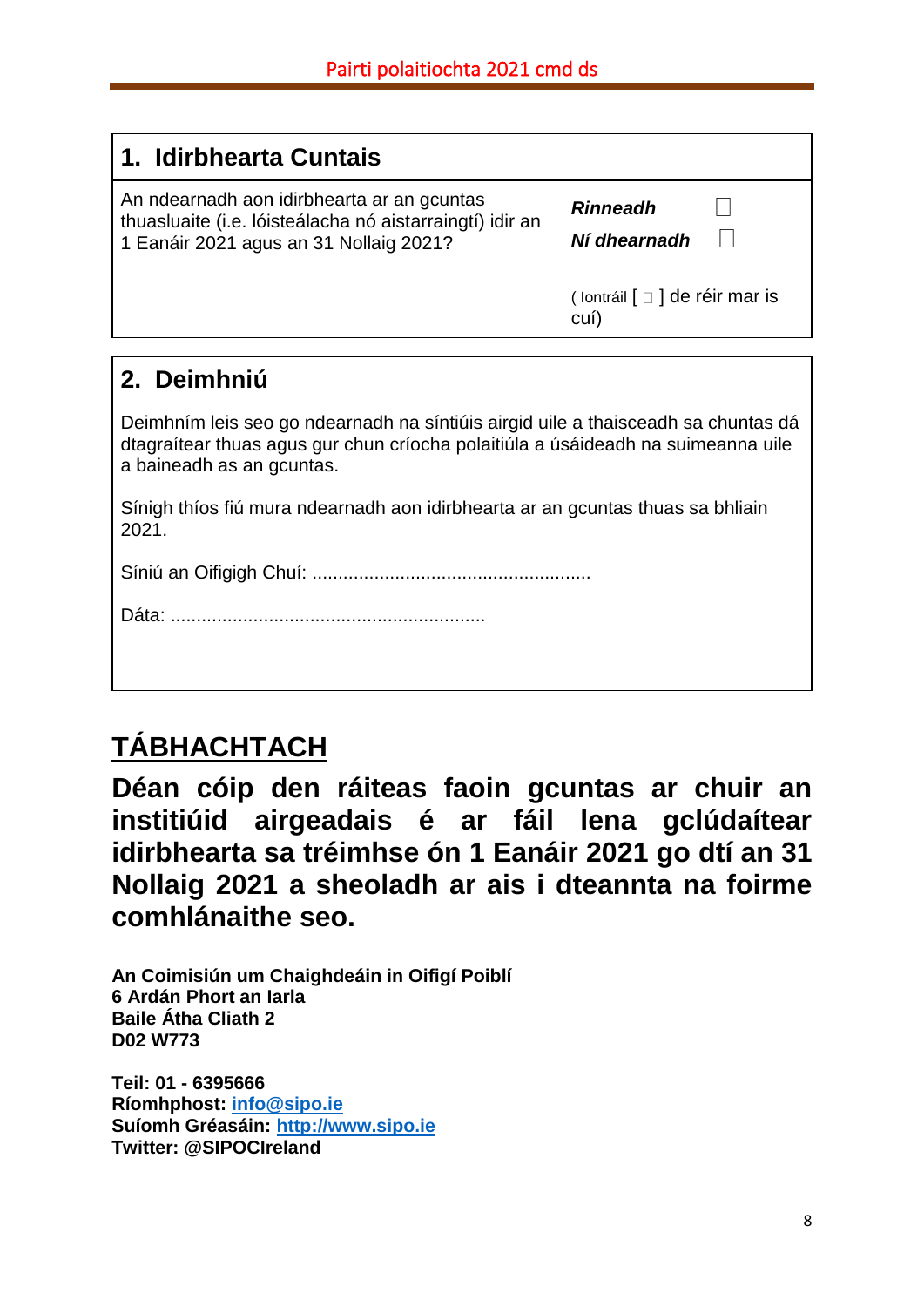### **NÓTAÍ:**

### **A) SÍNTIÚIS THOIRMISCTHE**

### **i) Síntiúis gan ainm**

Tá sé toirmiscthe glacadh le síntiús gan ainm ar mó a luach ná **€100**. Is síntiús gan ainm é an síntiús i gcás nach bhfuil ainm **agus** seoladh an tsíntiúsóra ar eolas ag an bpáirtí polaitíochta. Is ar an bhfaighteoir atá an dualgas a chinntiú gurb eol ainm agus seoladh an tsíntiúsóra.

### **ii) Síntiúis Airgid Thirim os cionn €200**

Is é **€200.00** an **síntiús uasta airgid thirim** a bhféadfaidh TD, Seanadóir, FPE, iarrthóir i dtoghchán Dála, Seanaid nó Eorpach, iarrthóir Uachtaránachta/gníomhaire toghcháin Uachtaránachta, páirtí polaitíochta, aonad cuntasaíochta de chuid páirtí polaitíochta, nó tríú páirtí glacadh leis ó shíntiúsóir in aon bhliain féilire.

### **iii) Síntiúis os cionn €200 ó shíntiúsóirí corparáideacha neamhchláraithe**

Tá sé toirmiscthe glacadh le síntiús ar mó a luach ná **€200** ó shíntiúsóir corparáideach **ach amháin** i gcás go bhfuil an síntiúsóir corparáideach cláraithe sa Chlár de Shíntiúsóirí Corparáideacha arna choimeád ar bun ag an gCoimisiún **agus** go ndéantar ráiteas thar ceann an tsíntiúsóra chorparáidigh (agus é á thabhairt in éineacht leis an síntiús don deontaí) ina ndeimhnítear gur cheadaigh an síntiúsóir corparáideach an síntiús. Ní mór dearbhú reachtúil a bheith ag gabháil leis an ráiteas gur ceart i ngach ponc ábhartha atá an ráiteas de réir mar is fearr is eol don duine lena mbaineann agus mar a chreideann sé agus go ndearna an duine gach beart réasúnach chun a bheith sásta maidir le cruinneas an ráitis.

### **iv) Síntiúis os cionn na teorann uasta forordaithe**

Is é €2,500 an luach uasta síntiúis/síntiús a bhféadfaidh páirtí polaitíochta glacadh leis, go díreach nó trí idirghabhálaí, ón aon síntiúsóir amháin san aon bhliain féilire amháin. I gcás go dtugann síntiúsóir níos mó ná síntiús amháin do pháirtí polaitíochta i mbliain ar leith, ní mór na síntiúis a chomhiomlánú ionas go gcloífear leis an teorainn uasta. Ba cheart a thabhairt faoi deara go bhfuil dualgas ar dhuine, roimh dó glacadh le síntiús, a sheiceáil leis an síntiúsóir agus/nó le hoifigeach cuí an pháirtí nach rachaidh suim iomlán na síntiús atá faighte ag an bpáirtí ón síntiúsóir sin os cionn na teorann uasta forordaithe má ghlactar leis an síntiús.

### **v) Síntiúis ón gCoigríoch**

Ní fhéadfaidh páirtí polaitíochta ná ceann ar bith dá chuid fo-aonad glacadh le síntiús, de luach ar bith, ó dhuine aonair (seachas saoránach Éireannach) a chónaíonn lasmuigh d'oileán na hÉireann. Mar an gcéanna, ní fhéadfar glacadh le síntiús ar bith, de luach ar bith, ó chomhlacht corpraithe nó ó chomhlacht neamhchorpraithe daoine nach bhfuil oifig aige ar oileán na hÉireann óna stiúrtar ceann amháin ar a laghad dá phríomhghníomhaíochtaí.

#### **Má fuair tú síntiús atá toirmiscthe, seiceáil na treoirlínte chun faisnéis a fháil faoi conas déileáil leis sin.**

### **B) CUNTAS SÍNTIÚS POLAITÍOCHTA**

Ní mór do pháirtí polaitíochta cuntas síntiús polaitíochta a oscailt agus a choinneáil ar shíntiús airgid os cionn €100.00 a fháil (mura bhfuil cuntas den sórt sin ar oscailt